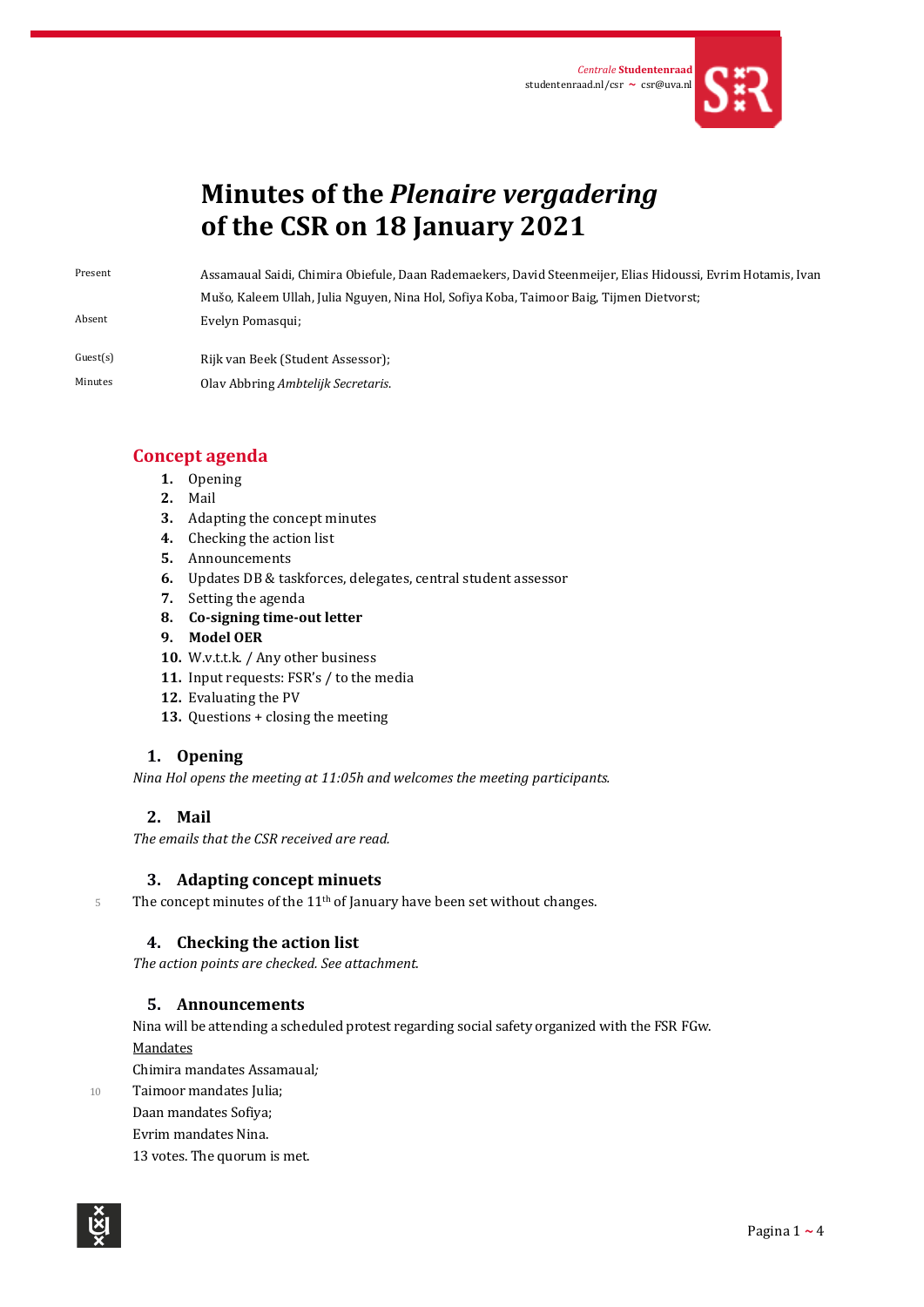

#### **6. Updates DB & taskforces, delegates, central student assessor**

*No questions on the updates*.

#### **7. Setting the agenda**

<sup>15</sup> *The agenda is set without changes.*

#### **8. Co-signing time-out letter**

The CSR is asked to co-sign a letter with a call to action to set in motion actions that are meant to lessen the impact of the COVID-19 crisis on the wellbeing of students. Evrim send in a statement, writing that he doesn't feel that he can support the co-signing of the letter because of the impact the call to action might have on the pressure on the hospitals. Daan also send in a statement, writing that he thinks that the points 7, 8 and 12 in 20 the letter should be removed. Elias responds that he thinks the demands are reasonable, knowing that the UvA will adhere to the national regulations. Some CSR members are in favour of either removing certain points from the letter, or changing the context of these points.

The CSR will vote on co-signing the letter with the removal of the  $12<sup>th</sup>$  point and the change of the  $4<sup>th</sup>$  point to 25 specify that this happens when the lockdown is lifted or the regulations are changed. Daan has digitally been informed on these changes and agrees with these changes.

**Voting proposal:** The CSR 20-21 decides in favour of co-signing the Brandbrief by Time Out Foundation with reservation that point 12 should be removed and point 4 should be changed.

30 In favour: 12

Against: 1 Blanco: 0

Abstain: 0

*The council decides in favour of* co-signing *the Brandbrief by Time Out Foundation with reservation that point*  <sup>35</sup> *12 should be removed and point 4 should be changed (decision).*

#### **9. Model OER**

The file holders have proposed 3 points that they think need to be changed in the model OER. Point 1 is regarding the date of inspection. The CSR would like to see that both the student and the teacher are responsible for planning a new date when the student cannot attend the initial inspection moment. Point 2 is regarding the final grade. The CSR would like to see that the final grade is either rounded up or kept

40 in decimals at all faculties. Point 3 is regarding the way the inspection takes place. The CSR would like to see that the answers are provided. This already happens at some faculties.

The CSR will also have contact with the faculty student councils to discuss the input that they have.

45

David asks why the CSR would vote on having the grades in decimals as is stated in the meeting piece and not rounding them up. The file holders state that they didn't have a preference, if the CSR chooses to ask them to be rounded up this is also possible. The file holders will look into the final form of the grades again during a committee meeting.

 $50$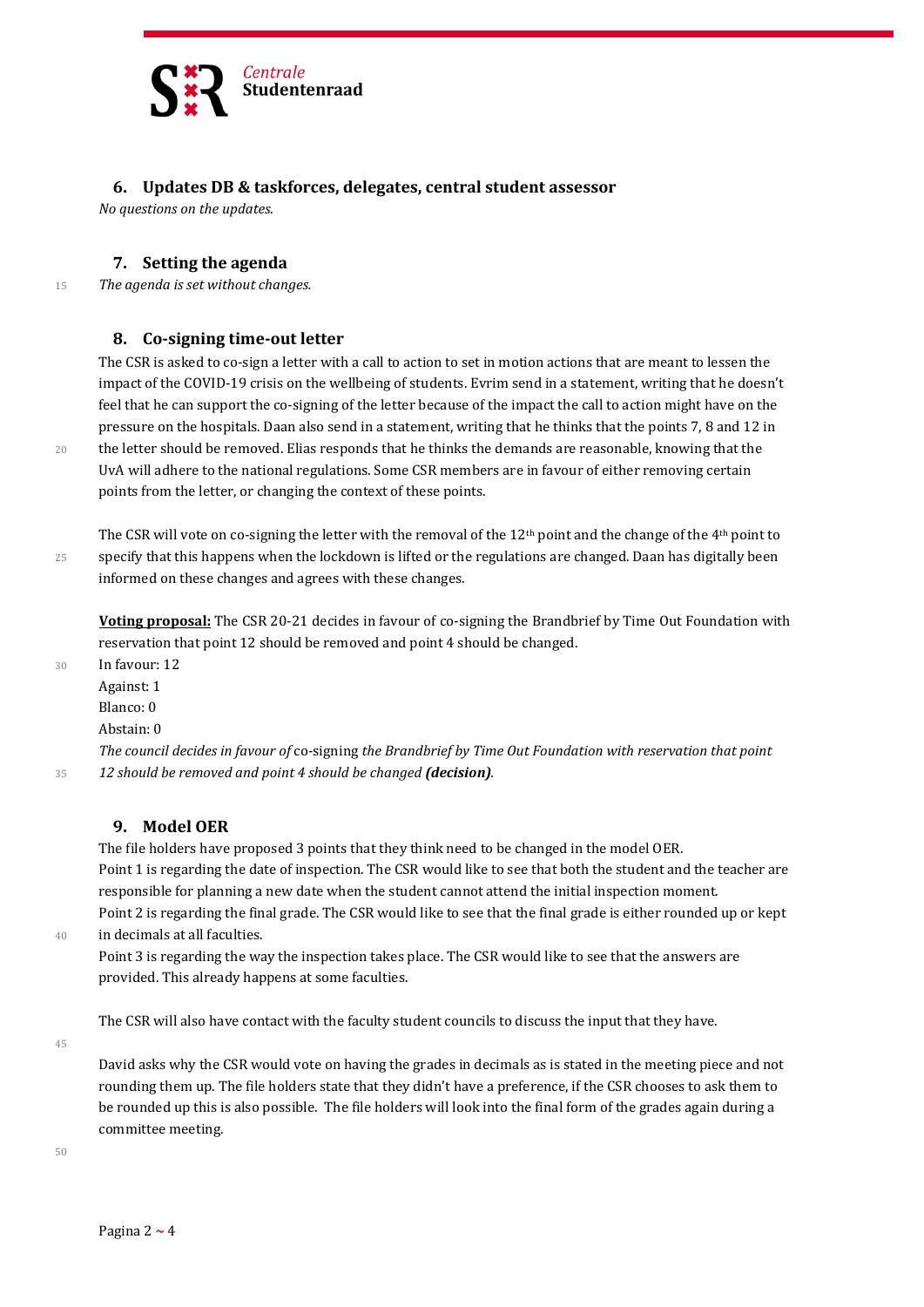

**Voting proposal:** The CSR 20-21 decides in favour of proposing the changes written in the meeting piece '210118 9.1 Model OER File holders' advice'. \*the either rounding up the grades or keeping them in decimals will be discussed by the file holders again.

In favour: 13

55 Against: 0

Blanco: 0

Abstain: 0

*The council decides in favour of proposing the changes written in the meeting piece '210118 9.1 Model OER File holders' advice'. (decision).*

#### **10. W.V.T.T.K. / Any other business**

65

60 PR would in the future like to use a single picture from each committee, so this picture can be used on the social media as an introduction.

#### **11. Input requests for the FSR's / to the media**

*No input requests.*

**12. Evaluating the PV** 

*No evaluations.*

#### **13. Questions + closing the meeting**

*11:55 Nina closes the meeting.*

| 65 |                  |                                                                                          |
|----|------------------|------------------------------------------------------------------------------------------|
|    | <b>Decisions</b> |                                                                                          |
|    | 210118-01        | The CSR 20121 decides in favour of co-signing the Brandbrief by Time Out Foundation with |
|    |                  | reservation that point 12 should be removed and point 4 should be changed.               |
|    | 210118-02        | The CSR 20121 decides in favour of proposing the changes written in the meeting piece    |
| 70 |                  | '210118 9.1 Model OER File holders' advice'.                                             |
|    |                  |                                                                                          |

## **Action list**

**201214-02** Evelyn will email the CSB to get more information regarding the election period for the medezeggenschap elections of 2021.

#### **Pro memoria**

| 75 | 140908-04 | The DB keeps an eye on late meeting pieces, is strict about <i>nazendingen</i> and being present in |
|----|-----------|-----------------------------------------------------------------------------------------------------|
|    |           | time.                                                                                               |
|    | 141208-04 | The committee chairs notify the PR-committee after their meetings which files that the CSR          |
|    |           | is working on should be raised in the media.                                                        |
|    | 161017-04 | The committee chairs make sure that everyone gives proper feedback in their committees              |
| 80 |           | about the work, steering and soundboard groups, and they make sure the documents are                |
|    |           | saved on the P-drive. Council members archive all their documents in the P-drive.                   |
|    | 161017-05 | The committee chairs oversee the diverse division of speakers for the OV.                           |
|    | 170201-04 | The DB oversees a proper balance between small and large files in the PV.                           |
|    | 171108-04 | The delegates check whether the agendas, minutes and letters of the FSR's are being                 |
| 85 |           | published online.                                                                                   |
|    | 190904-01 | The DB protects the diversity of the council and supports a just and coherent working               |
|    |           | environment.                                                                                        |
|    |           |                                                                                                     |